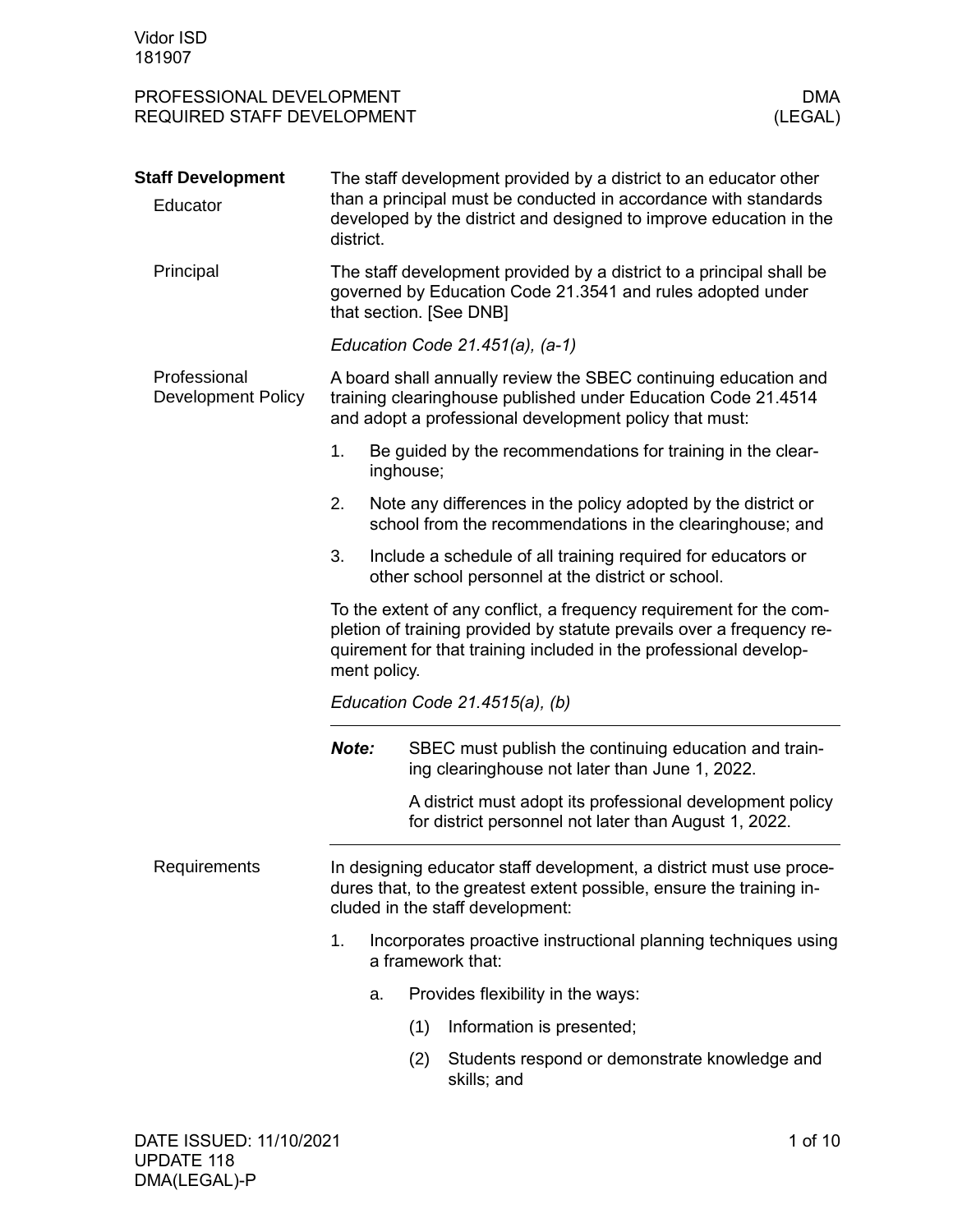|                          |                                                                                                                                                                                | Students are engaged;<br>(3)                                                                                                                            |  |  |  |
|--------------------------|--------------------------------------------------------------------------------------------------------------------------------------------------------------------------------|---------------------------------------------------------------------------------------------------------------------------------------------------------|--|--|--|
|                          | b.                                                                                                                                                                             | Reduces barriers in instruction;                                                                                                                        |  |  |  |
|                          | C.                                                                                                                                                                             | Provides appropriate accommodations, supports, and<br>challenges; and                                                                                   |  |  |  |
|                          | d.                                                                                                                                                                             | Maintains high achievement expectations for all stu-<br>dents, including students with disabilities and students of<br>limited English proficiency; and |  |  |  |
|                          | 2.                                                                                                                                                                             | Integrates inclusive and evidence-based instructional prac-<br>tices for all students, including students with disabilities.                            |  |  |  |
|                          | Staff development shall be predominantly campus-based, related<br>to achieving campus performance objectives, and developed and<br>approved by the campus-level committee.     |                                                                                                                                                         |  |  |  |
|                          | A district may use district-wide staff development that has been de-<br>veloped and approved through the district-level decision process.<br>[See BQA and BQB, as appropriate] |                                                                                                                                                         |  |  |  |
|                          | Education Code 21.451(a-1), (b), (c)                                                                                                                                           |                                                                                                                                                         |  |  |  |
| <b>Optional Training</b> | Staff development may include training in:                                                                                                                                     |                                                                                                                                                         |  |  |  |
|                          | 1.<br>Technology and digital learning; and                                                                                                                                     |                                                                                                                                                         |  |  |  |
|                          | 2.<br>Positive behavior intervention and support strategies, includ-<br>ing classroom management, district discipline policies, and<br>the Student Code of Conduct.            |                                                                                                                                                         |  |  |  |
|                          | Technology and digital learning training must:                                                                                                                                 |                                                                                                                                                         |  |  |  |
|                          | 1.                                                                                                                                                                             | Discuss basic technology proficiency expectations and meth-<br>ods to increase an educator's digital literacy; and                                      |  |  |  |
|                          | 2.                                                                                                                                                                             | Assist an educator in the use of digital technology in learning<br>activities that improve teaching, assessment, and instructional<br>practices.        |  |  |  |
|                          | Staff development may include instruction as to what is permissible<br>under law, including opinions of the United States Supreme Court,<br>regarding prayer in public school. |                                                                                                                                                         |  |  |  |
|                          |                                                                                                                                                                                | Education Code 21.451(d)(1), (d-3), (g)                                                                                                                 |  |  |  |
| <b>Required Training</b> | Staff development must include training on:                                                                                                                                    |                                                                                                                                                         |  |  |  |
|                          | 1.                                                                                                                                                                             | Suicide prevention;                                                                                                                                     |  |  |  |
|                          | 2.                                                                                                                                                                             | Strategies for establishing and maintaining positive relation-<br>ships among students, including conflict resolution; and                              |  |  |  |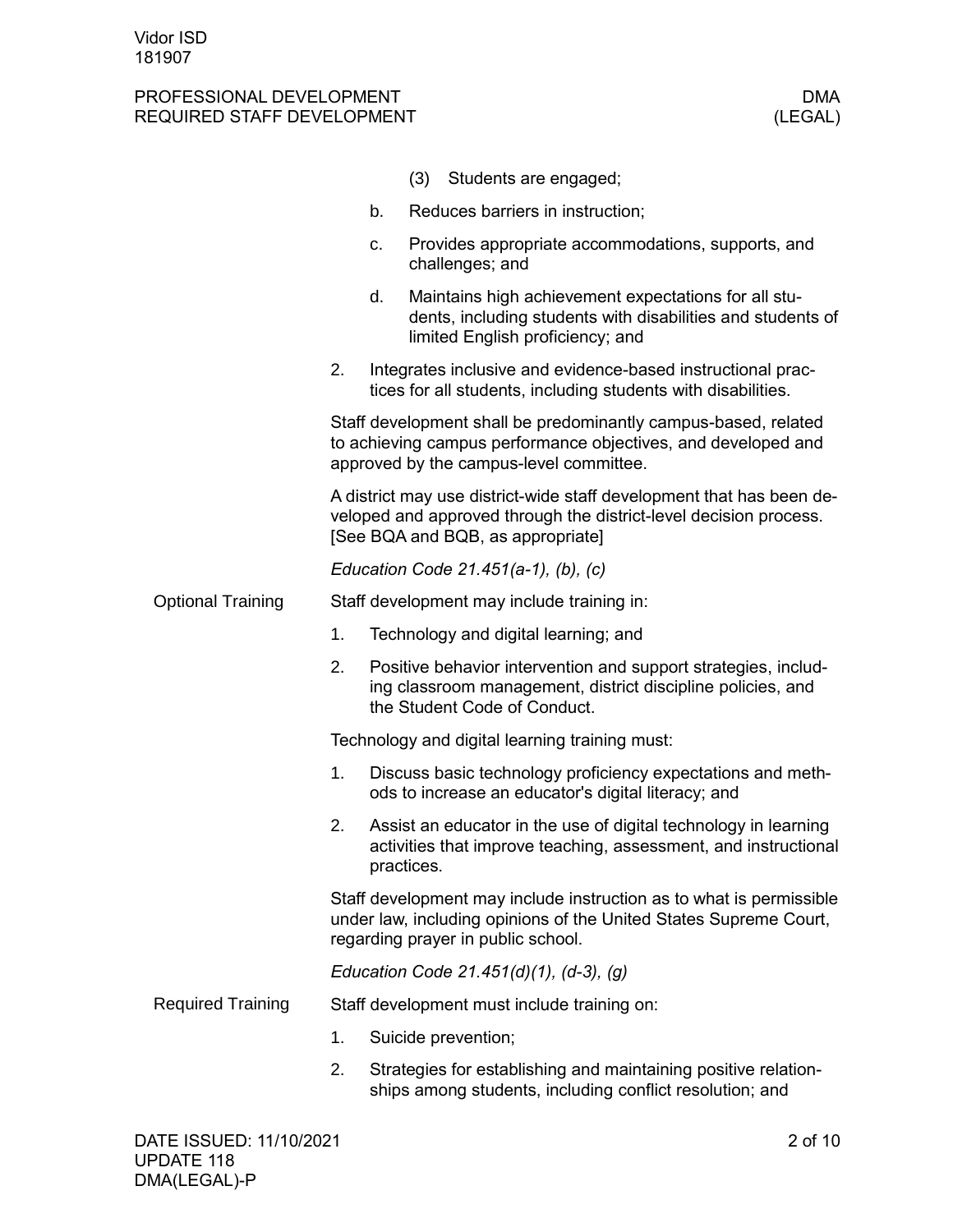|              |                                                                                                                                                                                                                                                                                                                                                                                                                                                                          | 3.                                                                                                                                                                                                                                                                                                                           | Preventing, identifying, responding to, and reporting incidents<br>of bullying.                          |  |  |
|--------------|--------------------------------------------------------------------------------------------------------------------------------------------------------------------------------------------------------------------------------------------------------------------------------------------------------------------------------------------------------------------------------------------------------------------------------------------------------------------------|------------------------------------------------------------------------------------------------------------------------------------------------------------------------------------------------------------------------------------------------------------------------------------------------------------------------------|----------------------------------------------------------------------------------------------------------|--|--|
|              |                                                                                                                                                                                                                                                                                                                                                                                                                                                                          | Required training above must be provided in accordance with the<br>board's professional development policy and use a best practice-<br>based program recommended by the Health and Human Services<br>Commission under Education Code 38.351 [see FFEB]. Required<br>training may include two or more topics listed together. |                                                                                                          |  |  |
|              |                                                                                                                                                                                                                                                                                                                                                                                                                                                                          | Education Code $21.451(d)(3)$ , $(d-1)$                                                                                                                                                                                                                                                                                      |                                                                                                          |  |  |
|              | Instruction of                                                                                                                                                                                                                                                                                                                                                                                                                                                           | "Student with a disability" means a student who is:                                                                                                                                                                                                                                                                          |                                                                                                          |  |  |
|              | Students with<br><b>Disabilities</b><br>Definition                                                                                                                                                                                                                                                                                                                                                                                                                       | 1.                                                                                                                                                                                                                                                                                                                           | Eligible to participate in a school district's special education<br>program under Education Code 29.003; |  |  |
|              |                                                                                                                                                                                                                                                                                                                                                                                                                                                                          | 2.                                                                                                                                                                                                                                                                                                                           | Covered by Section 504, Rehabilitation Act of 1973 (29<br>U.S.C. Section 794); or                        |  |  |
|              |                                                                                                                                                                                                                                                                                                                                                                                                                                                                          | 3.                                                                                                                                                                                                                                                                                                                           | Covered by the Individuals with Disabilities Education Act (20<br>U.S.C. Section 1400 et seq.).          |  |  |
|              |                                                                                                                                                                                                                                                                                                                                                                                                                                                                          |                                                                                                                                                                                                                                                                                                                              | Education Code 21.001(4)                                                                                 |  |  |
| Requirements |                                                                                                                                                                                                                                                                                                                                                                                                                                                                          | Staff development must include training that is evidence-based, as<br>defined by Section 8101, Every Student Succeeds Act (20 USC<br>7801), and that:                                                                                                                                                                        |                                                                                                          |  |  |
|              | 1.                                                                                                                                                                                                                                                                                                                                                                                                                                                                       | Relates to the instruction of students with disabilities, includ-<br>ing students with disabilities who also have other intellectual<br>or mental health conditions; and                                                                                                                                                     |                                                                                                          |  |  |
|              |                                                                                                                                                                                                                                                                                                                                                                                                                                                                          | 2.                                                                                                                                                                                                                                                                                                                           | Is designed for educators who work primarily outside the area<br>of special education.                   |  |  |
|              | A district is required to provide the training to an educator who<br>works primarily outside the area of special education only if the ed-<br>ucator does not possess the knowledge and skills necessary to im-<br>plement the individualized education program developed for a stu-<br>dent receiving instruction from the educator. A district may<br>determine the time and place at which the training is delivered.                                                 |                                                                                                                                                                                                                                                                                                                              |                                                                                                          |  |  |
|              | In developing or maintaining the training, a district must consult<br>with persons with expertise in research-based practices for stu-<br>dents with disabilities, including colleges, universities, private and<br>nonprofit organizations, regional education service centers, quali-<br>fied district personnel, and any other persons identified as qualified<br>by the district, regardless of whether the training is provided at the<br>campus or district level. |                                                                                                                                                                                                                                                                                                                              |                                                                                                          |  |  |
|              |                                                                                                                                                                                                                                                                                                                                                                                                                                                                          |                                                                                                                                                                                                                                                                                                                              | $4F - 4(1.1)$                                                                                            |  |  |

*Education Code 21.451(d)(2), (e)–(f)*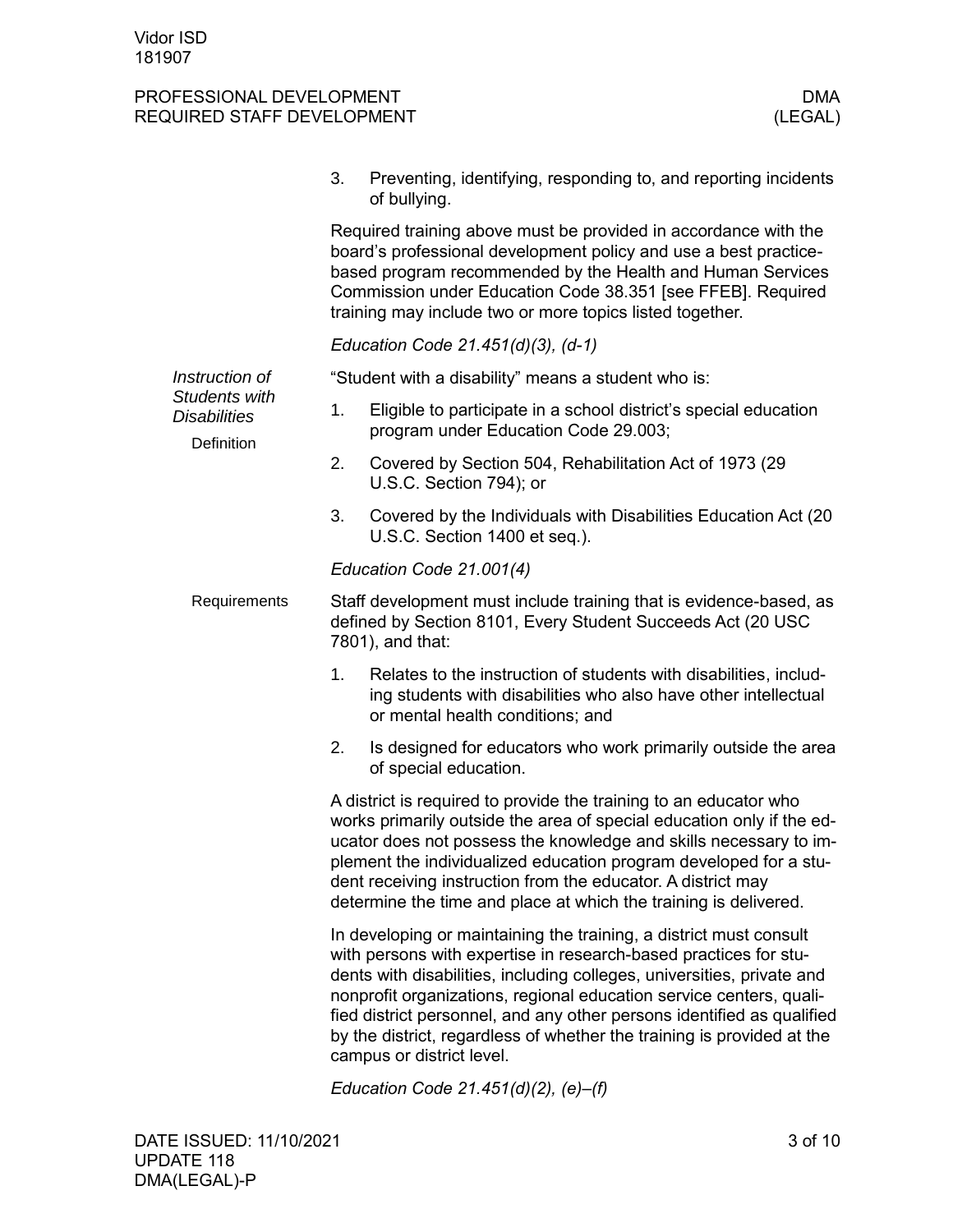| Suicide<br>Prevention               | The required suicide prevention training may be satisfied through<br>independent review of suicide prevention training material that<br>complies with the guidelines developed by TEA and is offered<br>online. Education Code 21.451(d-2); 19 TAC 153.1013(d)                                                                                                                                                                                                                          |  |  |  |
|-------------------------------------|-----------------------------------------------------------------------------------------------------------------------------------------------------------------------------------------------------------------------------------------------------------------------------------------------------------------------------------------------------------------------------------------------------------------------------------------------------------------------------------------|--|--|--|
|                                     | Suicide prevention programs on TEA's list of recommended best<br>practice-based programs [see FFEB] must include components<br>that provide for training school counselors, teachers, nurses, ad-<br>ministrators, and other staff, as well as law enforcement officers<br>and social workers who regularly interact with students, to:                                                                                                                                                 |  |  |  |
|                                     | 1.<br>Recognize students at risk of attempting suicide, including<br>students who are or may be the victims of or who engage in<br>bullying;                                                                                                                                                                                                                                                                                                                                            |  |  |  |
|                                     | 2.<br>Recognize students displaying early warning signs and a pos-<br>sible need for early mental health or substance abuse inter-<br>vention, which warning signs may include declining academic<br>performance, depression, anxiety, isolation, unexplained<br>changes in sleep or eating habits, and destructive behavior<br>toward self and others;                                                                                                                                 |  |  |  |
|                                     | 3.<br>Intervene effectively with students described above by provid-<br>ing notice and referral to a parent or guardian so appropriate<br>action, such as seeking mental health or substance abuse<br>services, may be taken by a parent or guardian; and                                                                                                                                                                                                                               |  |  |  |
|                                     | Assist students in returning to school following treatment of a<br>4.<br>mental health concern or suicide attempt.                                                                                                                                                                                                                                                                                                                                                                      |  |  |  |
|                                     | A district shall provide training described in the components above<br>for teachers, school counselors, principals, and all other appropri-<br>ate personnel. A district is required to provide the training at an ele-<br>mentary school campus only to the extent that sufficient funding<br>and programs are available. A school district may implement a pro-<br>gram on TEA's list of recommended best practice-based programs<br>[see FFEB] to satisfy this training requirement. |  |  |  |
|                                     | If a district provides the training, a district shall require completion<br>in accordance with the district's professional development policy<br>and maintain records that include district employees who partici-<br>pated in the training.                                                                                                                                                                                                                                            |  |  |  |
|                                     | Education Code 38.351(e), (g), (h); 19 TAC 153.1013                                                                                                                                                                                                                                                                                                                                                                                                                                     |  |  |  |
| <b>Staff Development</b><br>Account | A district that receives resources from the commissioner of educa-<br>tion's staff development account must pay to the commissioner for<br>deposit in the account an amount equal to one-half of the cost of<br>the resources provided to the district. Education Code 21.453(c)                                                                                                                                                                                                        |  |  |  |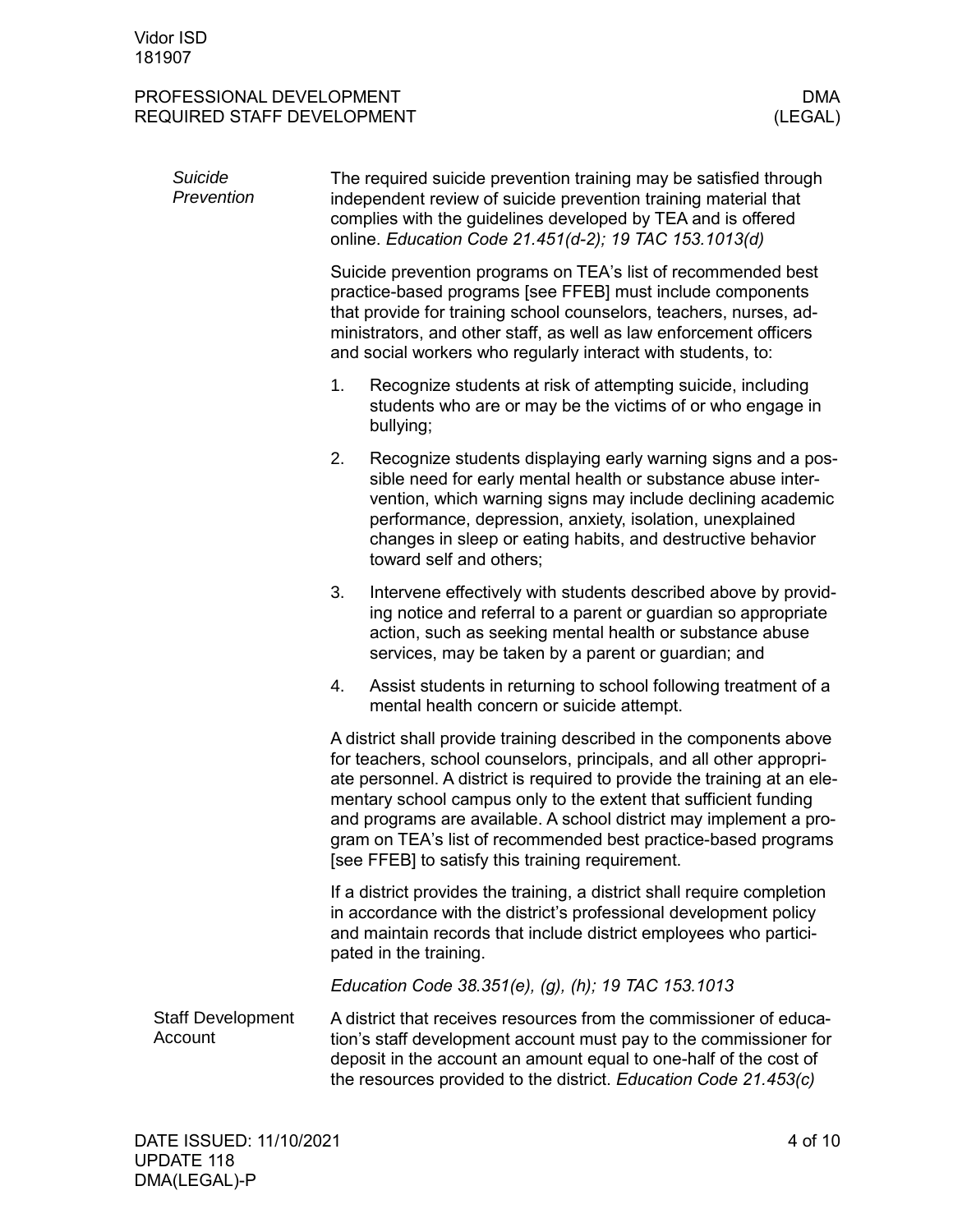| <b>Child Abuse,</b><br>Trafficking, and<br><b>Maltreatment</b> | A district's methods for increasing awareness of issues regarding<br>sexual abuse, sex trafficking, and other maltreatment of children<br>[see District Improvement Plan at BQ and Sexual Abuse, Traffick-<br>ing, and Maltreatment Policies and Programs at FFG] must include<br>training concerning prevention techniques for and recognition of<br>sexual abuse, sex trafficking, and all other maltreatment of chil-<br>dren, including the sexual abuse, sex trafficking, and other mal-<br>treatment of children with significant cognitive disabilities. |                                                                                                                                                                                                                                                                                                                                             |  |  |  |
|----------------------------------------------------------------|-----------------------------------------------------------------------------------------------------------------------------------------------------------------------------------------------------------------------------------------------------------------------------------------------------------------------------------------------------------------------------------------------------------------------------------------------------------------------------------------------------------------------------------------------------------------|---------------------------------------------------------------------------------------------------------------------------------------------------------------------------------------------------------------------------------------------------------------------------------------------------------------------------------------------|--|--|--|
|                                                                |                                                                                                                                                                                                                                                                                                                                                                                                                                                                                                                                                                 | The training must be provided in accordance with the district's pro-<br>fessional development policy and as part of new employee orienta-<br>tion to all new employees.                                                                                                                                                                     |  |  |  |
|                                                                |                                                                                                                                                                                                                                                                                                                                                                                                                                                                                                                                                                 | The training must include:                                                                                                                                                                                                                                                                                                                  |  |  |  |
|                                                                | 1.                                                                                                                                                                                                                                                                                                                                                                                                                                                                                                                                                              | Factors indicating a child is at risk for sexual abuse, traffick-<br>ing, or other maltreatment;                                                                                                                                                                                                                                            |  |  |  |
|                                                                | 2.                                                                                                                                                                                                                                                                                                                                                                                                                                                                                                                                                              | Warning signs indicating a child may be a victim of sexual<br>abuse, trafficking, or other maltreatment;                                                                                                                                                                                                                                    |  |  |  |
|                                                                | 3.                                                                                                                                                                                                                                                                                                                                                                                                                                                                                                                                                              | Internal procedures for seeking assistance for a child who is<br>at risk for sexual abuse, trafficking, or other maltreatment, in-<br>cluding referral to a school counselor, a social worker, or an-<br>other mental health professional;                                                                                                  |  |  |  |
|                                                                | 4.                                                                                                                                                                                                                                                                                                                                                                                                                                                                                                                                                              | Techniques for reducing a child's risk of sexual abuse, traffick-<br>ing, or other maltreatment; and                                                                                                                                                                                                                                        |  |  |  |
|                                                                | 5.                                                                                                                                                                                                                                                                                                                                                                                                                                                                                                                                                              | Information on community organizations that have relevant re-<br>search-based programs and that are able to provide training<br>or other education for district staff, students, and parents.                                                                                                                                               |  |  |  |
|                                                                |                                                                                                                                                                                                                                                                                                                                                                                                                                                                                                                                                                 | A district must maintain records that include staff members who<br>participated in the training.                                                                                                                                                                                                                                            |  |  |  |
|                                                                |                                                                                                                                                                                                                                                                                                                                                                                                                                                                                                                                                                 | To the extent that resources are not yet available from TEA or the<br>commissioner of education, districts shall implement the policies<br>and trainings with existing or publicly available resources. The dis-<br>trict may also work in conjunction with a community organization to<br>provide the training at no cost to the district. |  |  |  |
|                                                                | Education Code 38.0041(c)-(f); 19 TAC 61.1051(d)                                                                                                                                                                                                                                                                                                                                                                                                                                                                                                                |                                                                                                                                                                                                                                                                                                                                             |  |  |  |
| <b>Trauma-Informed</b><br>Care                                 |                                                                                                                                                                                                                                                                                                                                                                                                                                                                                                                                                                 | A district's efforts to increase awareness and implementation of<br>trauma-informed care must include training to new and existing<br>employees in accordance with the district's professional develop-<br>ment policy. [See BQ, FFBA] Education Code 38.036(c)                                                                             |  |  |  |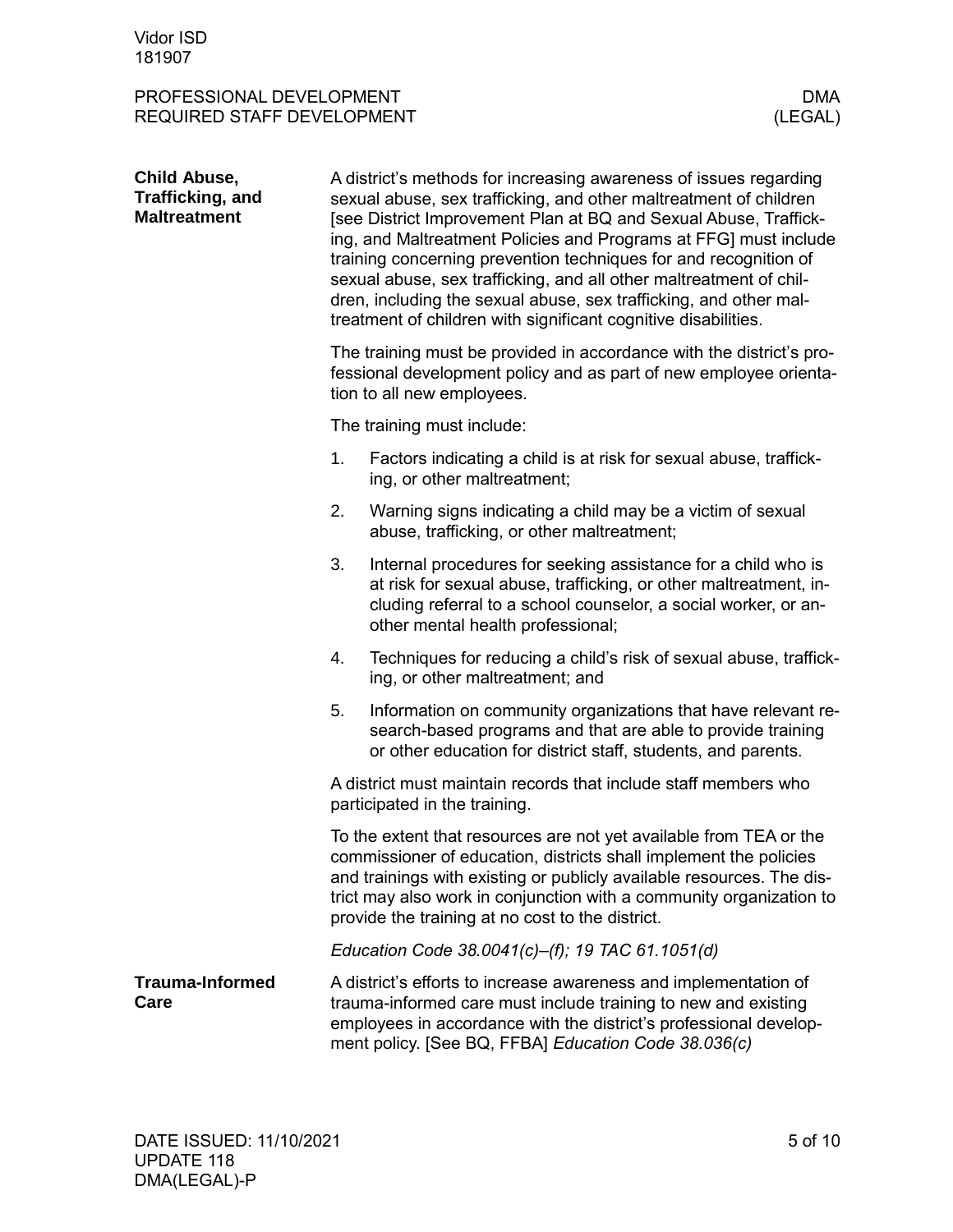| <b>Student Discipline</b>                                       | Each principal or other appropriate administrator who oversees<br>student discipline shall, at least once every three school years, at-<br>tend professional development training regarding Education Code<br>Chapter 37, Subchapter G. The professional development shall in-<br>clude training relating to the distinction between a discipline man-<br>agement technique used at the principal's discretion under Educa-<br>tion Code 37.002(a) and the discretionary authority of a teacher to<br>remove a disruptive student under Education Code 37.002(b) [see<br>FOA].               |  |  |
|-----------------------------------------------------------------|----------------------------------------------------------------------------------------------------------------------------------------------------------------------------------------------------------------------------------------------------------------------------------------------------------------------------------------------------------------------------------------------------------------------------------------------------------------------------------------------------------------------------------------------------------------------------------------------|--|--|
|                                                                 | The professional development training may be provided in coordi-<br>nation with an education service center through the use of distance<br>learning methods, such as telecommunications networks, and us-<br>ing available TEA resources.                                                                                                                                                                                                                                                                                                                                                    |  |  |
|                                                                 | Education Code 37.0181                                                                                                                                                                                                                                                                                                                                                                                                                                                                                                                                                                       |  |  |
| <b>Test Administration</b><br><b>Training</b>                   | The commissioner may require training for district employees in-<br>volved in the administration of assessment instruments. The com-<br>missioner may only require the employee at each district campus<br>who oversees the administration of the assessment instruments to<br>annually receive the training. The district employee who oversees<br>test administration on a district campus may, with discretion, re-<br>quire other district employees involved in the administration of as-<br>sessment instruments to repeat the training. Education Code<br>$39.0304(a)$ , (b-1), (b-2) |  |  |
| <b>Cybersecurity</b><br><b>Training</b>                         | Employees identified by the district with access to a district com-<br>puter system or database and who use a computer to perform at<br>least 25 percent of the employee's required duties must complete a<br>cybersecurity training program selected by the board. The district,<br>in consultation with its cybersecurity coordinator, shall determine<br>how frequently employees must complete the training. [See CQB]<br>Gov't Code 2054.5191(a-1); Education Code 11.175(g)                                                                                                            |  |  |
| <b>Special Programs</b>                                         | A district shall ensure that:                                                                                                                                                                                                                                                                                                                                                                                                                                                                                                                                                                |  |  |
| Training<br><b>Teacher Literacy</b><br>Achievement<br>Academies | 1.<br>Not later than the 2022-23 school year, each classroom<br>teacher in kindergarten or first, second, or third grade and<br>each principal at a campus with kindergarten or first, second,<br>or third grade has attended a teacher literacy achievement<br>academy developed under Education Code 21.4552; and                                                                                                                                                                                                                                                                          |  |  |
|                                                                 | 2.<br>Each classroom teacher and each principal initially employed<br>in a grade level or at a campus described above for the 2022-<br>23 school year or a subsequent school year has attended a                                                                                                                                                                                                                                                                                                                                                                                             |  |  |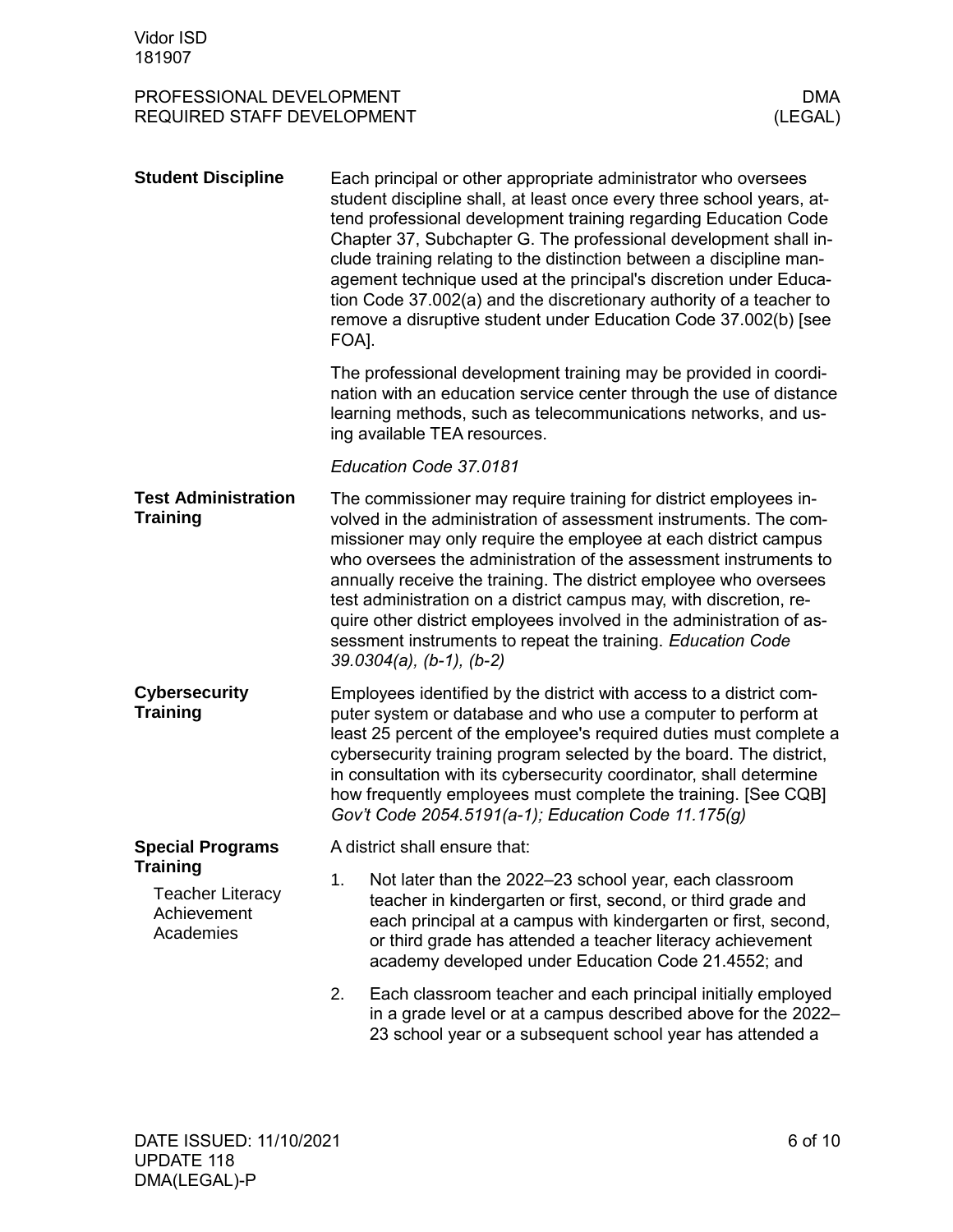|                                                                                         | teacher literacy achievement academy developed under Edu-<br>cation Code 21.4552 by the end of the teacher's or principal's<br>first year of placement in that grade level or campus.                                                                                                                                                                                                                                                                                                                                                                                                                                                           |  |  |  |
|-----------------------------------------------------------------------------------------|-------------------------------------------------------------------------------------------------------------------------------------------------------------------------------------------------------------------------------------------------------------------------------------------------------------------------------------------------------------------------------------------------------------------------------------------------------------------------------------------------------------------------------------------------------------------------------------------------------------------------------------------------|--|--|--|
|                                                                                         | Education Code 28.0062(a)(2)                                                                                                                                                                                                                                                                                                                                                                                                                                                                                                                                                                                                                    |  |  |  |
|                                                                                         | [See EHAB for kindergarten–grade 3 reading standards]                                                                                                                                                                                                                                                                                                                                                                                                                                                                                                                                                                                           |  |  |  |
| <b>Gifted and Talented</b><br>Education                                                 | A district shall ensure that:                                                                                                                                                                                                                                                                                                                                                                                                                                                                                                                                                                                                                   |  |  |  |
|                                                                                         | 1.<br>Before assignment to the program for gifted students, teach-<br>ers who provide instruction and services that are part of the<br>program have a minimum of 30 hours of staff development<br>that includes nature and needs of gifted/talented students, as-<br>sessment of student needs, and curriculum and instruction for<br>gifted students.                                                                                                                                                                                                                                                                                          |  |  |  |
|                                                                                         | Teachers without the required training who provide instruction<br>2.<br>and services that are part of the gifted/talented program com-<br>plete the 30-hour training requirement within one semester.                                                                                                                                                                                                                                                                                                                                                                                                                                           |  |  |  |
|                                                                                         | 3.<br>Teachers who provide instruction and services that are part of<br>a program for gifted students receive a minimum of six hours<br>annually of professional development in gifted education.                                                                                                                                                                                                                                                                                                                                                                                                                                               |  |  |  |
|                                                                                         | 4.<br>Administrators and counselors who have authority for pro-<br>gram decisions have a minimum of six hours of professional<br>development that includes nature and needs of gifted/talented<br>students and program options.                                                                                                                                                                                                                                                                                                                                                                                                                 |  |  |  |
|                                                                                         | 19 TAC 89.2                                                                                                                                                                                                                                                                                                                                                                                                                                                                                                                                                                                                                                     |  |  |  |
| <b>Elective Bible</b><br>Course                                                         | A teacher of an elective Bible course offered under Education Code<br>28.011 [see EMI] must hold a certificate in language arts, social<br>studies, or history that qualifies the teacher to teach at the grade<br>level at which the course is offered with, where practical, a minor in<br>religious or biblical studies. The teacher must successfully com-<br>plete staff development training developed by the commissioner for<br>elective Bible courses. An elective Bible course may be taught only<br>by a teacher who has successfully completed the commissioner's<br>training under Education Code 21.459. Education Code 28.011(f) |  |  |  |
| <b>Texas English</b><br>Language<br>Proficiency<br>Assessment<br><b>System Training</b> | The employee assigned to oversee the administration of the Texas<br>English Language Proficiency Assessment System (TELPAS) at a<br>district campus may, with discretion, require other district employ-<br>ees involved in administering the TELPAS to complete training or<br>online calibration activities described by Education Code<br>21.4571(a). An employee may not be required to complete a train-<br>ing or online calibration activity in one sitting. Education Code<br>$21.4571(b)$ , (c)                                                                                                                                        |  |  |  |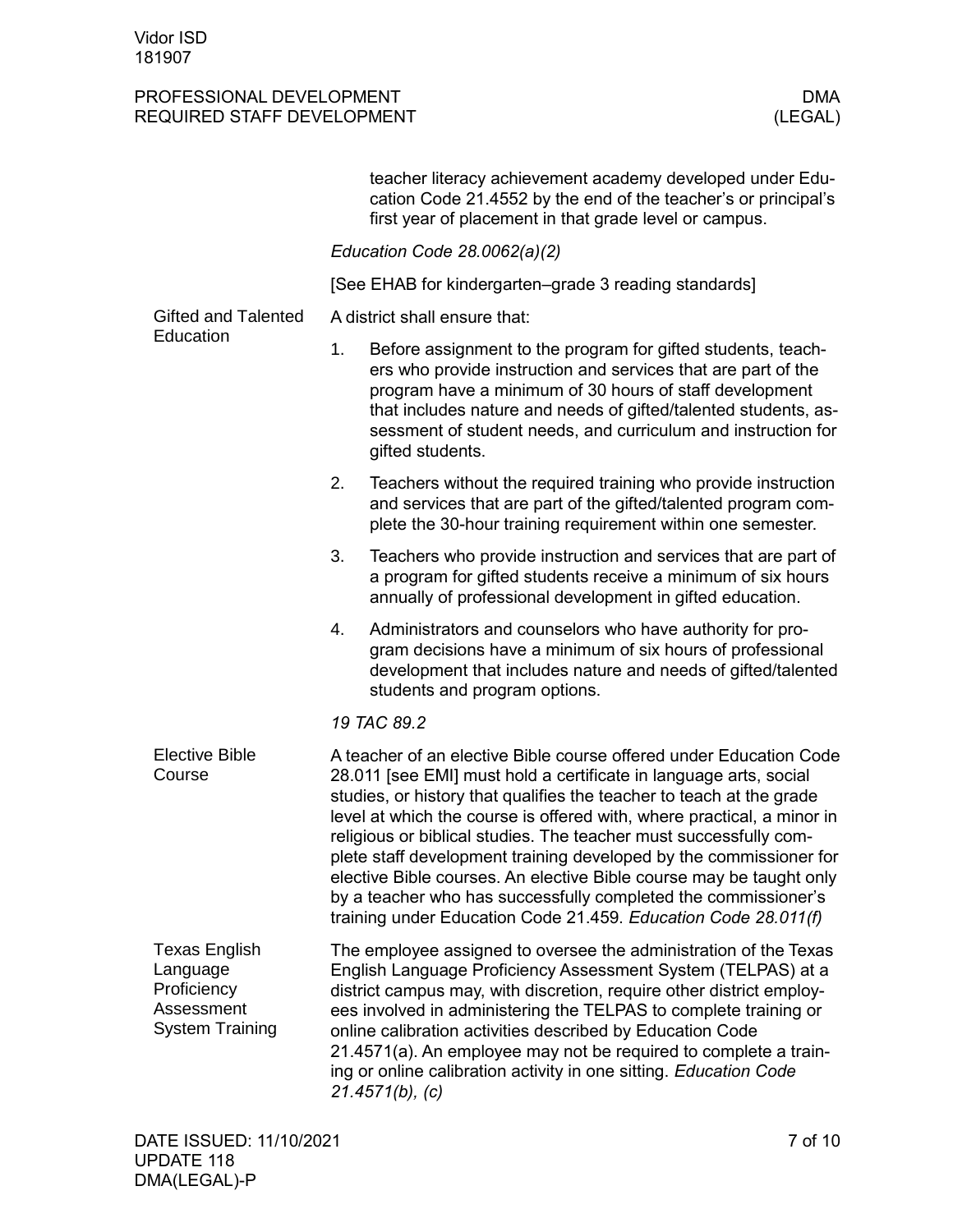| <b>Automated External</b><br><b>Defibrillators</b>                  | A district shall, in accordance with its professional development<br>policy, make available to employees and volunteers instruction in<br>the principles and techniques of cardiopulmonary resuscitation and<br>the use of an automated external defibrillator (AED).           |                                                                                                                                                                       |                                                                                                                                                                                                                                                                      |  |
|---------------------------------------------------------------------|---------------------------------------------------------------------------------------------------------------------------------------------------------------------------------------------------------------------------------------------------------------------------------|-----------------------------------------------------------------------------------------------------------------------------------------------------------------------|----------------------------------------------------------------------------------------------------------------------------------------------------------------------------------------------------------------------------------------------------------------------|--|
|                                                                     | Each school nurse, assistant school nurse, athletic coach or spon-<br>sor, physical education instructor, marching band director, cheer-<br>leading coach, and any other employee specified by the commis-<br>sioner, and each student who serves as an athletic trainer, must: |                                                                                                                                                                       |                                                                                                                                                                                                                                                                      |  |
|                                                                     | 1.                                                                                                                                                                                                                                                                              | Participate in the instruction; and                                                                                                                                   |                                                                                                                                                                                                                                                                      |  |
|                                                                     | 2.                                                                                                                                                                                                                                                                              |                                                                                                                                                                       | Receive and maintain certification in the use of an AED from<br>the American Heart Association, the American Red Cross, or<br>a similar nationally recognized association.                                                                                           |  |
|                                                                     | Education Code 22.902                                                                                                                                                                                                                                                           |                                                                                                                                                                       |                                                                                                                                                                                                                                                                      |  |
| <b>Extracurricular</b><br><b>Activity Safety</b><br><b>Training</b> | The following persons must satisfactorily complete an extracurricu-<br>lar activity safety training program in accordance with the district's<br>professional development policy:                                                                                               |                                                                                                                                                                       |                                                                                                                                                                                                                                                                      |  |
|                                                                     | 1.                                                                                                                                                                                                                                                                              | A coach, trainer, or sponsor for an extracurricular athletic ac-<br>tivity; and                                                                                       |                                                                                                                                                                                                                                                                      |  |
|                                                                     | 2.                                                                                                                                                                                                                                                                              | A director responsible for a school marching band.                                                                                                                    |                                                                                                                                                                                                                                                                      |  |
|                                                                     | The safety training program must include:                                                                                                                                                                                                                                       |                                                                                                                                                                       |                                                                                                                                                                                                                                                                      |  |
|                                                                     | 1.                                                                                                                                                                                                                                                                              | Certification of participants by the American Red Cross, the<br>American Heart Association, or a similar organization or by<br>the University Interscholastic League; |                                                                                                                                                                                                                                                                      |  |
|                                                                     | 2.                                                                                                                                                                                                                                                                              |                                                                                                                                                                       | Current training in:                                                                                                                                                                                                                                                 |  |
|                                                                     |                                                                                                                                                                                                                                                                                 | a.                                                                                                                                                                    | Emergency action planning;                                                                                                                                                                                                                                           |  |
|                                                                     |                                                                                                                                                                                                                                                                                 | b.                                                                                                                                                                    | Communicating effectively with 9-1-1 emergency service<br>operators and other emergency personnel; and                                                                                                                                                               |  |
|                                                                     |                                                                                                                                                                                                                                                                                 | c.                                                                                                                                                                    | Recognizing symptoms of potentially catastrophic inju-<br>ries, including head and neck injuries, concussions, inju-<br>ries related to second impact syndrome, asthma attacks,<br>heatstroke, cardiac arrest, and injuries requiring use of a<br>defibrillator; and |  |
|                                                                     | 3.                                                                                                                                                                                                                                                                              |                                                                                                                                                                       | A safety drill that incorporates the training and simulates vari-<br>ous injuries described above.                                                                                                                                                                   |  |
|                                                                     | Education Code 33.202(b), (c); 19 TAC 76.1003                                                                                                                                                                                                                                   |                                                                                                                                                                       |                                                                                                                                                                                                                                                                      |  |
| Records                                                             | A superintendent shall maintain complete and accurate records of<br>the district's compliance and the district shall make available to the                                                                                                                                      |                                                                                                                                                                       |                                                                                                                                                                                                                                                                      |  |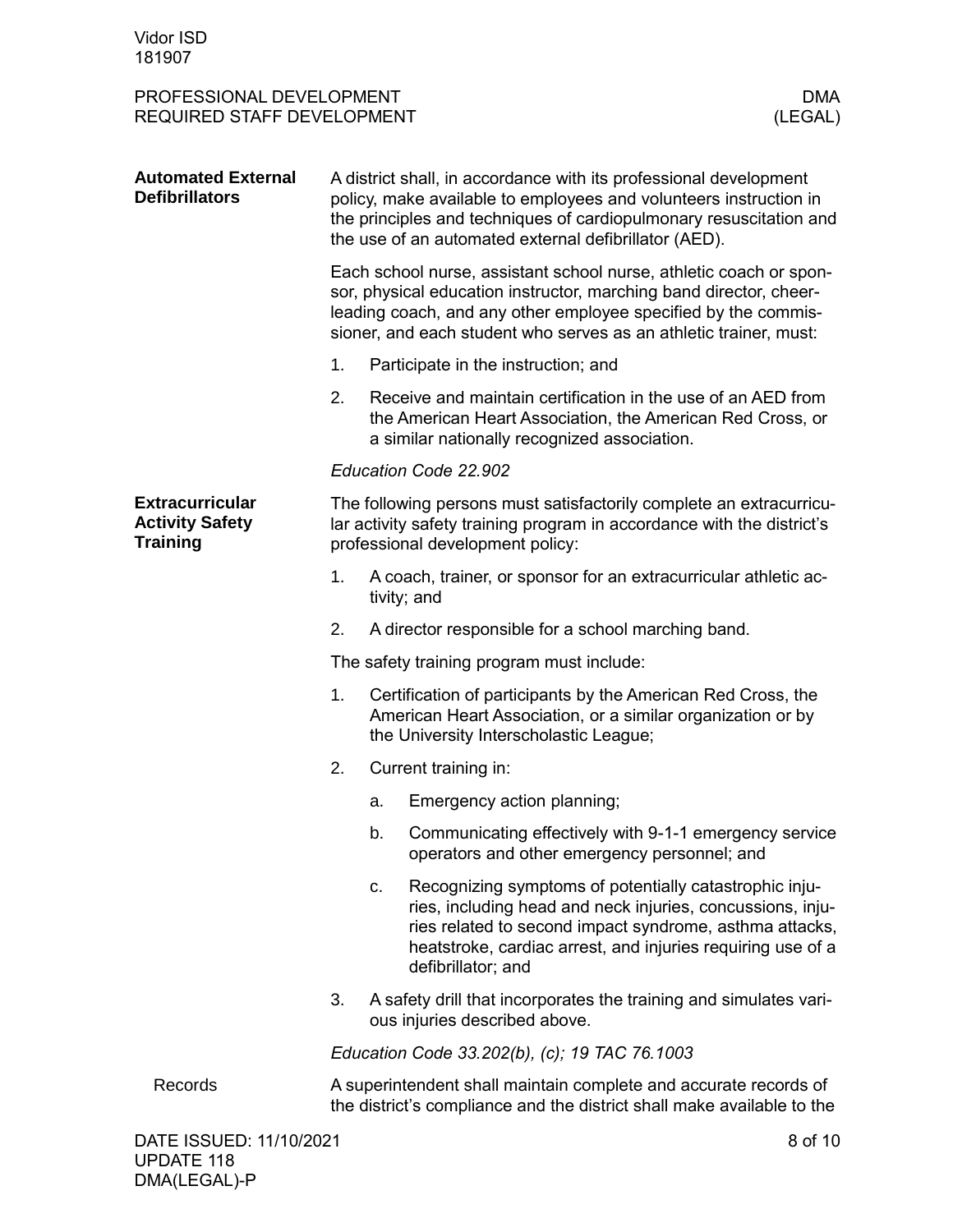|                                                     | public proof of compliance for each person employed by or volun-<br>teering for the district who is required to receive safety training.                                                                                                                                                                          |                                                                                                                                                                                                                                                                                                     |  |  |
|-----------------------------------------------------|-------------------------------------------------------------------------------------------------------------------------------------------------------------------------------------------------------------------------------------------------------------------------------------------------------------------|-----------------------------------------------------------------------------------------------------------------------------------------------------------------------------------------------------------------------------------------------------------------------------------------------------|--|--|
|                                                     | A campus that is determined by a superintendent to be out of com-<br>pliance with the safety training requirements shall be subject to the<br>range of penalties determined by the UIL.                                                                                                                           |                                                                                                                                                                                                                                                                                                     |  |  |
|                                                     | Education Code 33.206; 19 TAC 76.1003(e)                                                                                                                                                                                                                                                                          |                                                                                                                                                                                                                                                                                                     |  |  |
| <b>Steroids</b>                                     | A district shall require that each employee who serves as an ath-<br>letic coach at or above the seventh grade level for an extracurricu-<br>lar athletic activity sponsored or sanctioned by the UIL complete:                                                                                                   |                                                                                                                                                                                                                                                                                                     |  |  |
|                                                     | 1.                                                                                                                                                                                                                                                                                                                | The educational program developed by the UIL regarding the<br>health effects of steroids; or                                                                                                                                                                                                        |  |  |
|                                                     | 2.                                                                                                                                                                                                                                                                                                                | A comparable program developed by the district or a private<br>entity with relevant expertise.                                                                                                                                                                                                      |  |  |
|                                                     | Education Code 33.091(c-1)                                                                                                                                                                                                                                                                                        |                                                                                                                                                                                                                                                                                                     |  |  |
| <b>Concussions</b>                                  | At least once every two years, the following employees shall take a<br>training course from an authorized provider in the subject matter of<br>concussions:                                                                                                                                                       |                                                                                                                                                                                                                                                                                                     |  |  |
|                                                     | 1.                                                                                                                                                                                                                                                                                                                | A coach of an interscholastic athletic activity shall take a<br>course approved by the UIL.                                                                                                                                                                                                         |  |  |
|                                                     | 2.                                                                                                                                                                                                                                                                                                                | An athletic trainer who serves as a member of a district's con-<br>cussion oversight team shall take a course approved by the<br>Texas Department of Licensing and Regulation (TDLR) or a<br>course approved for continuing education credit by the licens-<br>ing authority for athletic trainers. |  |  |
|                                                     | 3.                                                                                                                                                                                                                                                                                                                | A school nurse or licensed health-care professional, other<br>than an athletic trainer, who serves as a member of a district's<br>concussion oversight team shall take a course approved by<br>the UIL, TDLR, or the appropriate licensing authority for the<br>profession.                         |  |  |
|                                                     | The employee must submit proof of timely completion of an ap-<br>proved course to the superintendent or designee. A school nurse or<br>licensed health-care professional who is not in compliance with<br>these training requirements may not serve on a concussion over-<br>sight team in any capacity. [See FM] |                                                                                                                                                                                                                                                                                                     |  |  |
|                                                     | Education Code 38.158                                                                                                                                                                                                                                                                                             |                                                                                                                                                                                                                                                                                                     |  |  |
| <b>Seizure Recognition</b><br>and Related First Aid | A school nurse employed by a district must complete a TEA-ap-<br>proved online course of instruction for school nurses regarding<br>managing students with seizure disorders that includes information<br>about seizure recognition and related first aid.                                                        |                                                                                                                                                                                                                                                                                                     |  |  |
| DATE ISSUED: 11/10/2021                             |                                                                                                                                                                                                                                                                                                                   | 9 of 10                                                                                                                                                                                                                                                                                             |  |  |